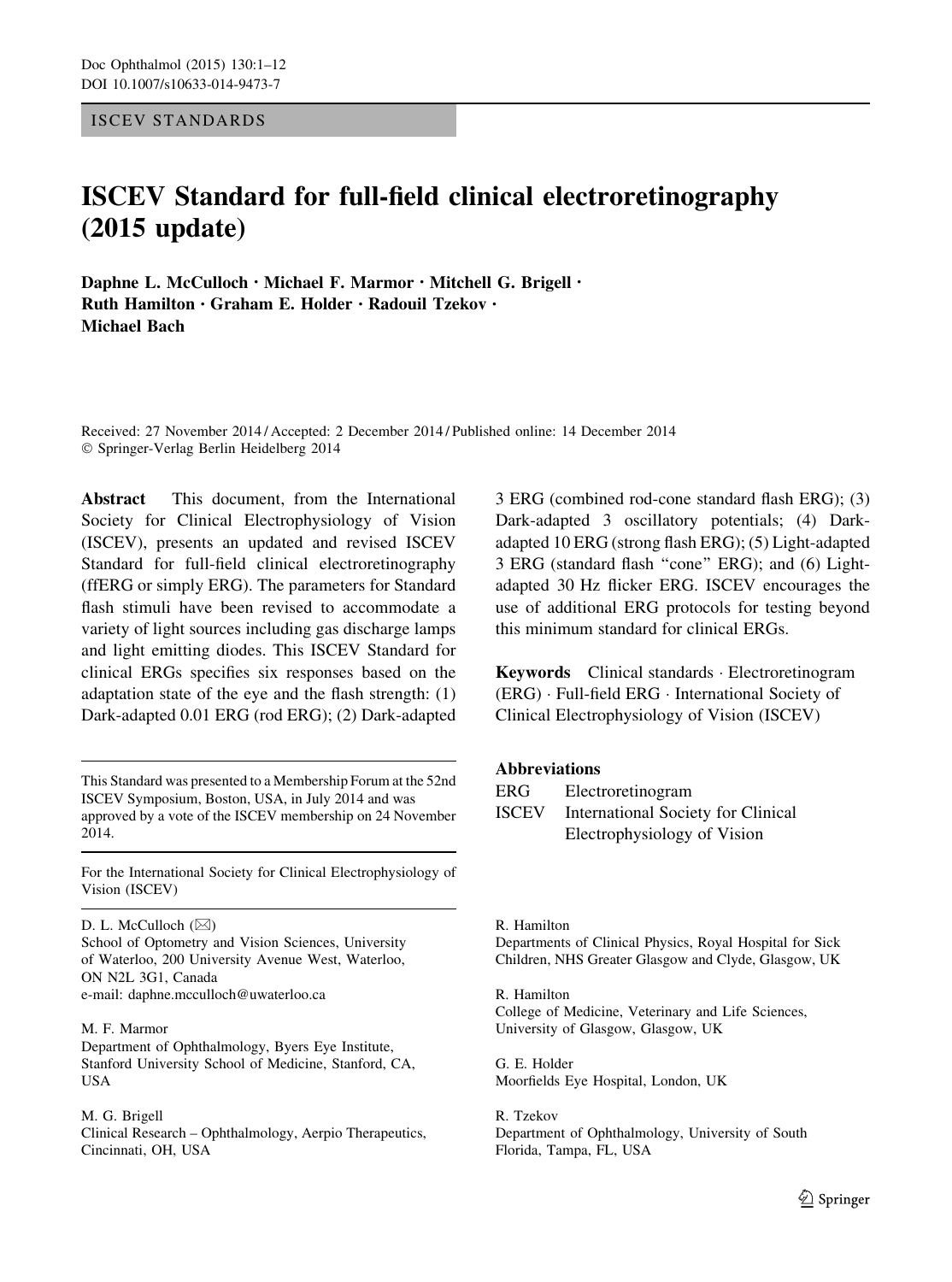# Introduction

The full-field electroretinogram (ERG) is a widely used electrophysiologic test of retinal function. In 1989, ISCEV standardised basic clinical ERG protocols so that comparable ERGs could be recorded throughout the world [[1\]](#page-11-0). Because of advances in knowledge and techniques, this ISCEV Standard is reviewed regularly. This document supersedes the 2008 version [[2\]](#page-11-0). In this revision, the sources and spectral composition of flash stimuli and of the lightadapting background light are redefined to include stimuli generated by light emitting diodes (LEDs) or other sources. This change formally recognizes the widespread current use of LED stimuli, while retaining the option of stimulation with xenon gas discharge lamps within the Standard for all ERG stimuli. This updated standard includes CIE coordinates for the stimuli and definitions of both the photopic and scotopic strength of the standard stimuli.

The defined ISCEV Standard ERG series includes six protocols. These are named according to the stimulus (flash strength in  $cd \cdot s \cdot m^{-2}$ ) and the state of adaptation.

- 1. Dark-adapted 0.01 ERG (a rod-driven response of on bipolar cells).
- 2. Dark-adapted 3 ERG (combined responses arising from photoreceptors and bipolar cells of both the rod and cone systems; rod dominated).
- 3. Dark-adapted 10 ERG (combined response with enhanced a-waves reflecting photoreceptor function).
- 4. Dark-adapted oscillatory potentials (responses primarily from amacrine cells).
- 5. Light-adapted 3 ERG (responses of the cone system; a-waves arise from cone photoreceptors and cone Off- bipolar cells; the b-wave comes from On- and Off-cone bipolar cells).
- 6. Light-adapted 30 Hz flicker ERG (a sensitive cone-pathway-driven response).

This ISCEV Standard describes basic procedures that allow reproducible recordings that are comparable across laboratories. Standard ERG tests can be selected as indicated for specific patients. In the

M. Bach

Section Visual Function, Electrophysiology, Eye Center, Freiburg University, Freiburg, Germany

absence of sufficient clinical information or expertise to guide selective testing, it is recommended that all six Standard ERGs be recorded. It is intended that ISCEV Standard ERG protocols be used widely, but not to the exclusion of other tests or protocols that are not covered by this Standard. Electrophysiologists are encouraged to extend test protocols as required when clinically relevant to maximize the diagnostic value of the ERG for their patients and for clinical trials. "Appendix" lists additional ERG tests that are widely used in clinical electrophysiology laboratories.

ISCEV publishes and maintains other Standards for clinical electrophysiologic testing: specifically, multifocal ERGs [[3\]](#page-11-0), pattern ERGs [\[4](#page-11-0)], electro-oculograms [\[5](#page-11-0)] and visual evoked potential [[6\]](#page-11-0) as well as technical and calibration guidelines for clinical electrodiagnostic testing [\[7](#page-11-0)]. The ISCEV website should be consulted for current updates ([www.ISCEV.org/](http://www.ISCEV.org/standards) [standards\)](http://www.ISCEV.org/standards). ISCEV recommends that commercial recording equipment has the capability of allowing extended protocols to accommodate comprehensive and specialist testing in addition to the Standard ERG protocols. This document is not a safety standard, and it does not mandate particular procedures for individual patients or define the qualifications of those administering or interpreting the tests.

#### Basic technology

# Electrodes

# Recording electrodes

Electrodes that contact the cornea, bulbar conjunctiva or skin on the lower eyelid are used as active electrodes connected to the positive input for recording ISCEV Standard full-field ERGs. These include contact lens electrodes, conductive fibers and foils, conjunctival wire loops, corneal wicks and skin electrodes. Contact lens electrodes provide the highest amplitude and most stable recordings; such electrodes should be centrally transparent with an optical opening as large as possible and typically incorporate a device to hold the lids apart. The corneal surface should be protected during use with a non-irritating and nonallergenic ionic conductive solution (i.e., contact lens wetting solutions or artificial tears containing sodium chloride and no more viscous than 0.5 % methyl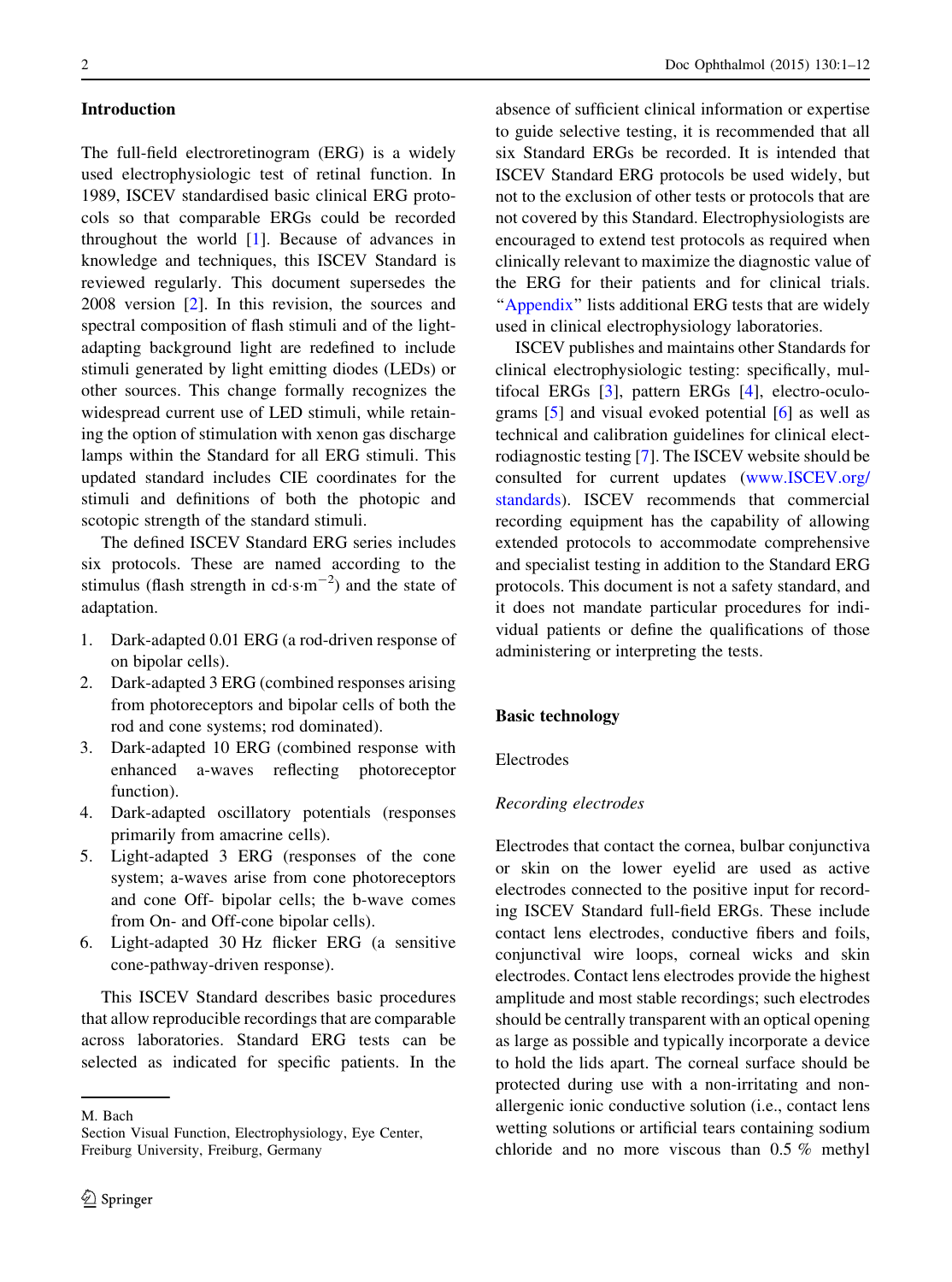cellulose). Topical anesthesia is necessary for contact lens electrodes but may not be required for other types of corneal and conjunctival electrodes. The ERG signal amplitude is lower with non-contact lens electrodes. For ERGs recorded with the active electrode on the lower eyelid near the eye, signal averaging may be required to obtain reliable responses in typical eyes. Skin electrodes on the lower eyelid may not be suitable to evaluate attenuated pathological ERGs. Those recording ERGs must master the technical requirements of their chosen electrode to obtain good contact, consistent electrode positioning, acceptable electrode impedance and to ensure that waveforms are comparable to those of ISCEV Standard ERGs. Reference amplitude ranges for standard ERGs are electrode specific. Re-scaling data for different types of electrode is acceptable for occasional cases but should not be used routinely in place of electrodespecific data.

## Reference electrodes

Reference electrodes (those connected to the negative input of the recording system) may be incorporated into the contact lens-speculum assembly in contact with the conjunctiva. These ''bipolar electrodes'' are the most electrically stable configuration although ''monopolar'' contact lens electrodes with a separate reference generally produce larger amplitudes. Alternatively, skin electrodes placed near each orbital rim, temporal to the eye are used as the reference electrode for the corresponding eye. Avoid placing reference electrodes over muscle masses (to minimize electromyogram interference). Other reference positions deviate from this standard.

## Common electrode

A separate electrode should be attached to an indifferent point and connected to the common input of the recording system. Typical locations are on earlobe, mastoid or the forehead.

## Skin electrode characteristics

The impedance of the skin electrodes measured between 10 and 100 Hz should normally be 5 k $\Omega$  or less [[7](#page-11-0)]. Ideally, the recording and reference electrodes should have similar impedance levels. For skin electrodes, the skin should be prepared by cleaning, and a suitable conductive paste or gel (if not integral to the electrode) applied to ensure good electrical connections.

## Electrode stability

In the absence of light stimulation and eye movement, the baseline voltage should be stable. Reference electrodes may need to be non-polarizable to achieve this stability.

## Electrode cleaning

Recording ERGs involves the exposure of corneal electrodes to tears, and there is potential exposure of skin electrodes to blood if there is any break in the surface of the skin. Electrodes (if not disposable) must be suitably cleaned and sterilized after each use to prevent transmission of infectious agents. The cleaning protocol should follow manufacturers' recommendations and meet current local standards for devices that contact skin and tears.

## Stimulation

## Light diffusion

Full-field (ganzfeld) stimulation must be used to provide uniform luminance over the entire visual field of the test subject. This is usually achieved using a dome or integrating sphere. A fixation spot should be provided, and stimulators should allow observation of the eye to monitor fixation. It is incumbent on manufacturers and users of to verify that stimulation meets the full-field requirement of this standard.

## Stimulus duration

This ISCEV Standard is based on flash stimuli with durations that are shorter than the integration time of any photoreceptor. The maximum acceptable duration of any stimulus flash is 5 ms.

#### Stimulus wavelength

To achieve standardized retinal stimulation, the spectrum of stimulus flashes must take account of the different spectral sensitivity of rods and cones. Standard flash and background are defined as visibly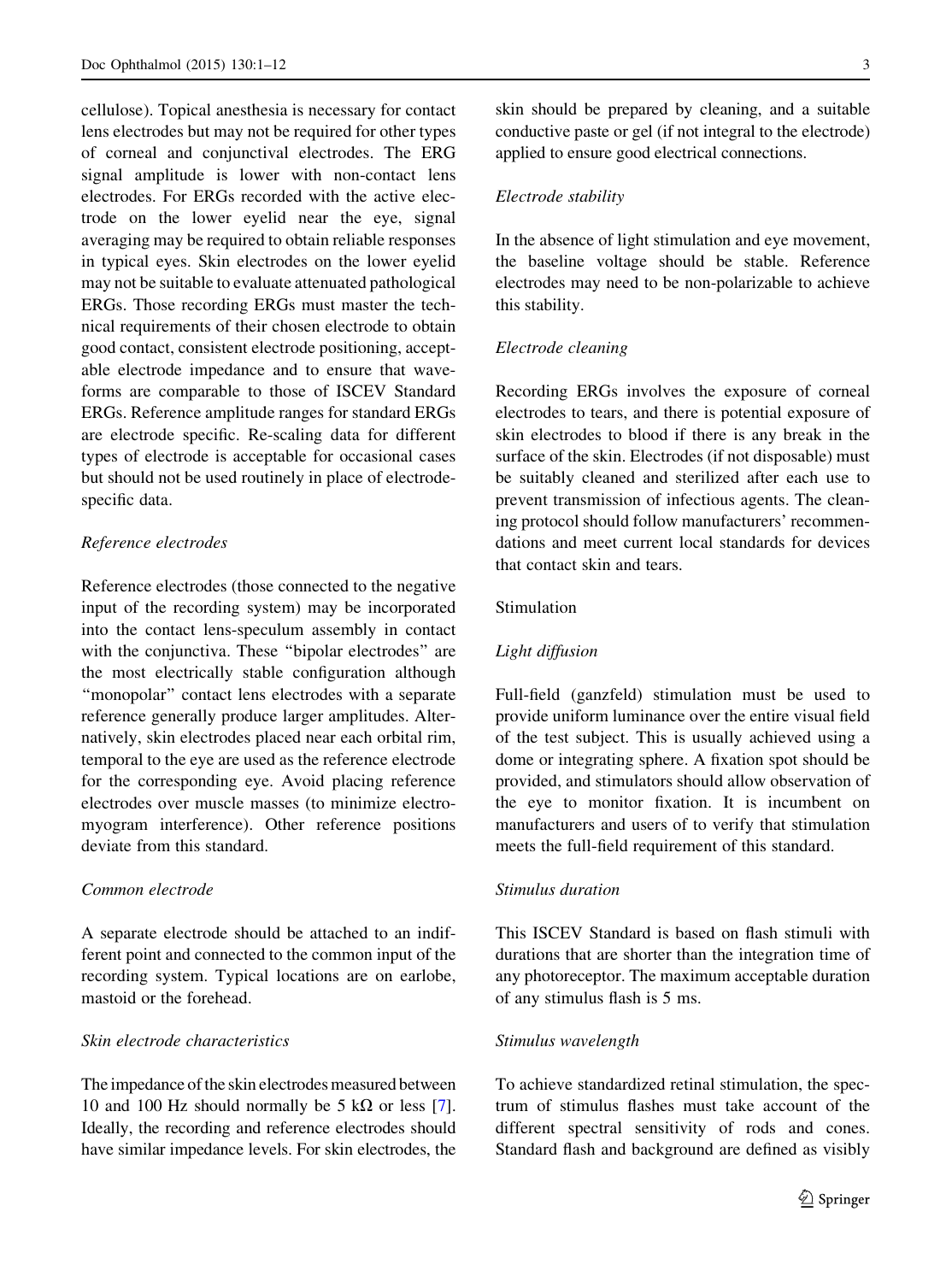white, with CIE co-ordinates near  $x = 0.31$ ,  $y = 0.32$ (Note 1). Both photopic and scotopic luminance levels are specified for each stimulus, although the established convention of naming the stimulus according to its photopic luminance has been retained in this standard. It is important to comply with scotopic levels for rod-dominated ERGs (i.e., dark-adapted conditions).

Colored filters or colored LEDs can be used to enhance the separation of rod and cone ERGs, but these are not part of the ISCEV Standard ERG (Note 2).

## Stimulus strength

Flash stimuli are quantified by their time-integrated luminance as measured at the position of the eye (Note 3). This is a measurement of luminous energy per unit solid angle (steradian) per unit area. The units are candela-seconds per meter squared  $(cd \cdot s \cdot m^{-2})$ . Stimulus strengths falling within the ranges specified in Table [1](#page-4-0) are compliant with the ISCEV Standard.

The flash stimuli and light-adapting background used for the ISCEV Standard ERGs described below are as follows:

The weak flash stimulus strength is 0.010 photopic cd $\cdot$ s $\cdot$ m<sup>-2</sup> with a scotopic strength of 0.025 scotopic  $cd·s·m^{-2}$ .

The standard flash stimulus is 3.0 photopic cd $\cdot$ s $\cdot$ m $^{-2}$ with a scotopic strength of 7.5 scotopic  $cd \cdot s \cdot m^{-2}$ .

The standard strong flash stimulus is 10 photopic cd $\cdot$ s $\cdot$ m<sup>-2</sup> with a scotopic strength of 25 scotopic  $cd·s·m^{-2}$ .

Light-adapting and background luminance is 30 photopic cd  $m^{-2}$  with a scotopic strength of 75 scotopic cd  $m^{-2}$ .

# Nomenclature

Stimulus (and response) names are described by the state of light adaptation and the flash strength in photopic  $cd \cdot s \cdot m^{-2}$  with the understanding that the strength in scotopic cd $\cdot$ s $\cdot$ m $^{-2}$  will be 2.5 times higher. For example, the dark-adapted response to 3.0 cd $\cdot$ s $\cdot$ m $^{-2}$  is called the "Dark-adapted 3 ERG." In addition, descriptive terms (such as ''rod response,'' "mixed rod-cone response," etc.) may be used where there is no ambiguity. This scheme of naming should also apply to non-standard stimuli, used in extended protocols or because of equipment limitations (e.g., if flashes of 15  $cd \cdot s \cdot m^{-2}$  are used under dark-adapted conditions they should be specified as a ''Darkadapted 15 ERG.'').

Adjustment of stimulus strength and background luminance: Methods for modifying both the stimulus and background are required. Stimulation systems should be capable of producing flashes over a range of at least 3 log units in strength in steps of not more than 0.3 log unit. Changing stimulus strength or background luminance should not change the spectral composition of either the flash or background light. The stimulus and background requirements for a range of other ERG tests will be more extensive, and ISCEV recommends that equipment manufacturers exceed this minimum standard.

#### Stimulus and background calibration

The user or manufacturer must document the strength of each flash stimulus based on measurements made with an integrating photometer capable of recording the total output of very brief flashes and placed at the location of the eye. The photometer must meet international standards for photometric measurements and have appropriate filters for measurements based on both the photopic and scotopic luminous efficiency functions (luminosity curves). For stroboscopic stimulators that use discharge lamps, light output per flash may vary with the flash repetition rate; therefore, separate calibrations may be needed for single flash and for rapidly flickering stimuli. For LED stimulators, output does not vary significantly with repetition rate. The background luminance is calibrated at the position of the eye with a photometer in non-integrating mode. Users may consult the current ISCEV technical guidelines for details [\[7](#page-11-0)]. Manufacturers of stimulators should supply or specify a suitable photometer and/or devices to verify the calibrations of their equipment.

Stimulus and background light output may change over time due to aging or other changes in light sources, in power supplies, attenuation systems or in the reflectance or transmission of the ganzfeld dome. Responsibility for electronic stability and warnings about sources of instability rests with the manufacturers of the equipment; responsibility for checking the calibration rests with users. The frequency with which the calibration of flashes and backgrounds should be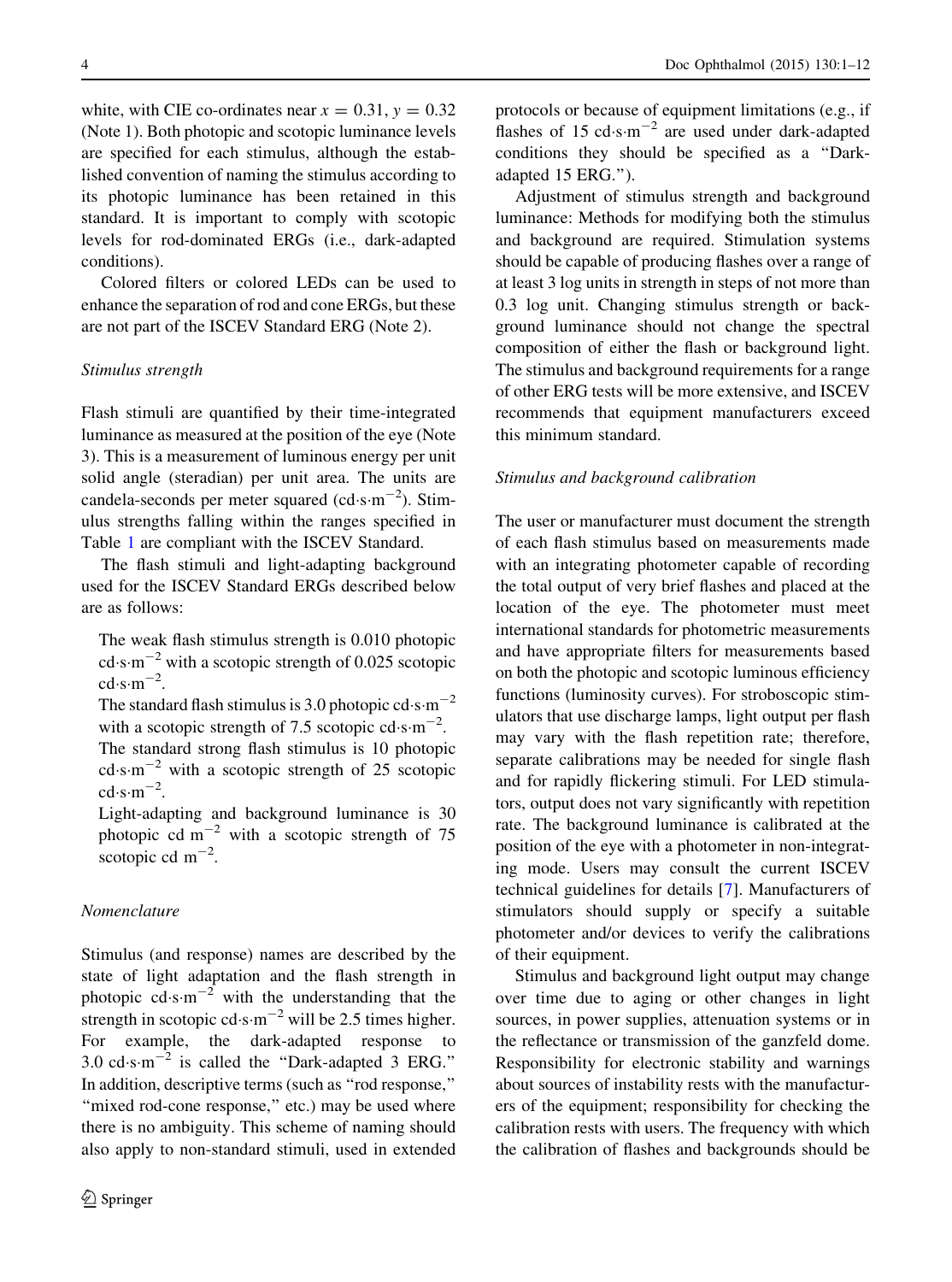<span id="page-4-0"></span>

| Table 1 Stimulus and recording parameters f                                                                                                                |                                 | or ISCEV Standard ERGs        |                               |                            |                          |                                                          |
|------------------------------------------------------------------------------------------------------------------------------------------------------------|---------------------------------|-------------------------------|-------------------------------|----------------------------|--------------------------|----------------------------------------------------------|
| <b>ERG</b> test                                                                                                                                            | Adaptation                      | Stimulus strength (range)     |                               | Inter-stimulus time (rate) | Recording                | Main physiological generator(s)                          |
|                                                                                                                                                            | strength and time<br>background | Photopic cd-s-m <sup>-2</sup> | Scotopic cd·s·m <sup>-2</sup> |                            | bandpass<br>(Hz)         |                                                          |
| Dark-adapted 0.01 ERG                                                                                                                                      | $DA \geq 20$ min                | 0.01                          | 0.025                         | $\geq$ 2.0 s               | $\geq 300$<br>$\leq 0.3$ | b-wave: rod-initiated on pathways                        |
|                                                                                                                                                            |                                 | $(.0063 - 0.016)$             | $(0.02 - 0.03)$               | $(\leq 0.5$ Hz)            |                          |                                                          |
| Dark-adapted <sup>a</sup> 3.0 ERG                                                                                                                          | $DA \geq 20$ min                | 3.0                           | 7.5                           | $\geq 10$ s                | $\geq 300$<br>$\leq 0.3$ | a-wave: photoreceptors & post-                           |
|                                                                                                                                                            |                                 | $(2.7 - 3.4)$                 | $(6.7 - 8.4)$                 | $(\leq 0.1$ Hz)            |                          | receptoral on pathways                                   |
|                                                                                                                                                            |                                 |                               |                               |                            |                          | b-wave: on & off bipolar cells                           |
| Dark-adapted <sup>a</sup> 10 ERG                                                                                                                           | $DA \geq 20$ min                | $\overline{10}$               | 25                            | $\geq 20$ s                | $\geq 300$<br>$\leq 0.3$ | a-wave: photoreceptors & post-                           |
|                                                                                                                                                            |                                 | $(8.9 - 11.2)$                | $(18-34)$                     | (50.05 Hz)                 |                          | receptoral on pathways                                   |
|                                                                                                                                                            |                                 |                               |                               |                            |                          | b-wave: predominantly rod bipolar<br>cells (on pathways) |
| Dark-adapted <sup>a</sup> OPs                                                                                                                              | $DA \geq 20$ min                | 3.0                           | 7.5                           | $\geq 10$ s                | $\geq 300$<br>>7.5       | On & off pathways reflecting                             |
|                                                                                                                                                            |                                 | $(2.7 - 3.4)$                 | $(6.7 - 8.4)$                 | (501 Hz)                   |                          | middle retinal layers & vascular<br>function             |
| Light-adapted 3.0 ERG                                                                                                                                      | $30\rm\,cd\,m^{-2}$             | 3.0                           | 7.5                           | $\leq 0.5$ s               | $\geq 300$<br>$\leq 0.3$ | a-wave: cones with post-receptoral                       |
|                                                                                                                                                            | $\geq 10$ min                   | $(2.7 - 3.4)$                 | $(6.7 - 8.4)$                 | $(\leq 2.0$ Hz)            |                          | on & off pathways                                        |
|                                                                                                                                                            |                                 |                               |                               |                            |                          | b-wave: on & off bipolar cells                           |
| Light-adapted 30 Hz flicker                                                                                                                                | $30$ cd m $^{-2}$               | 3.0                           | 7.5                           | $0.036 - 0.030s$           | $\geq 300$<br>$\leq 0.3$ | Cone systems with post-receptoral                        |
|                                                                                                                                                            | $\geq$ 10 min                   | $(2.7 - 3.4)$                 | $(6.7 - 8.4)$                 | $(28-33 \text{ Hz})$       |                          | on & off pathways                                        |
| <sup>a</sup> "Dark-adapted" ERGs are recorded sequentially without further dark adaptation. Thus, only the weak flash ERG is a fully dark-adapted response |                                 |                               |                               |                            |                          |                                                          |

5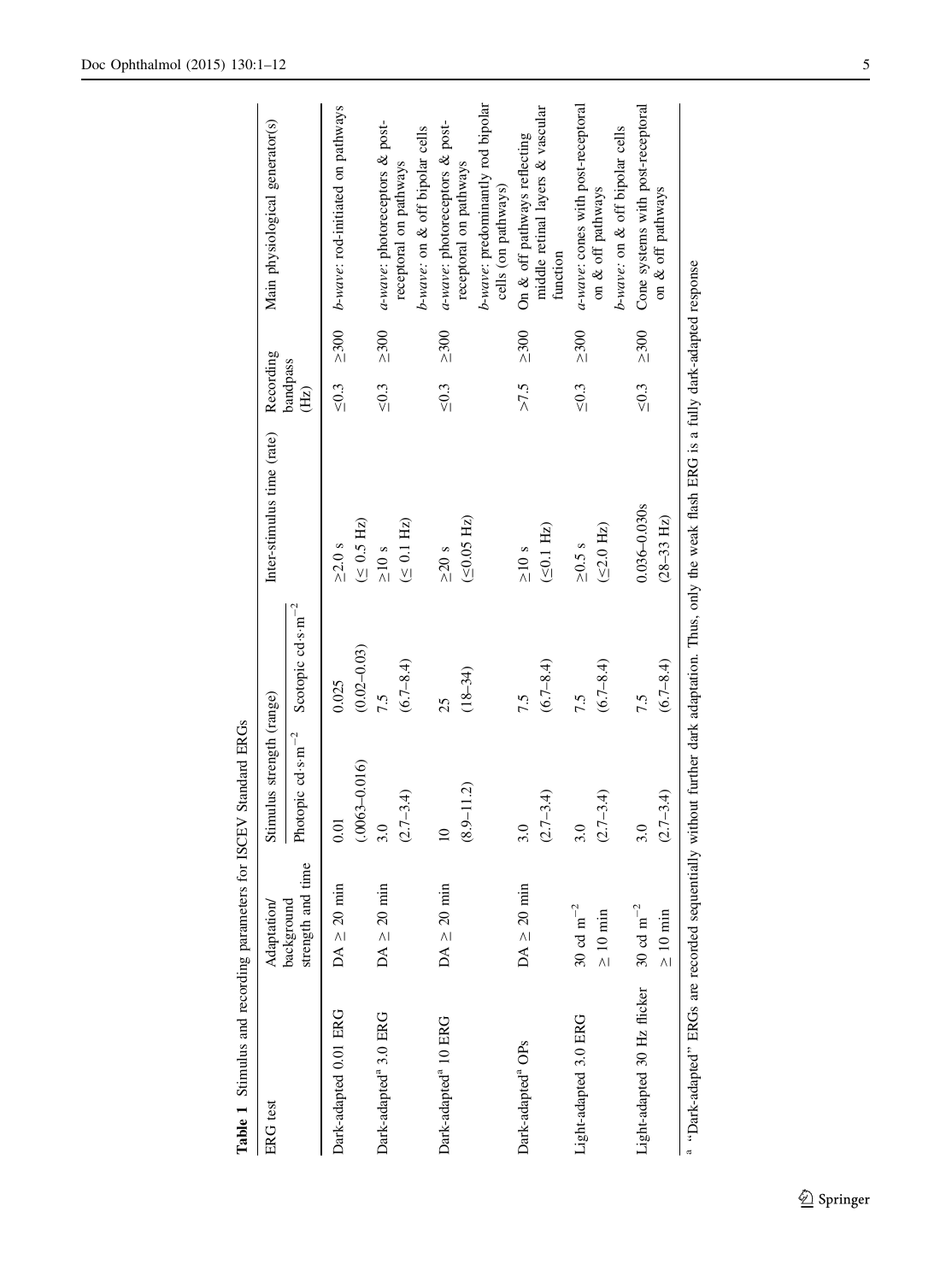verified varies from system to system. Correct calibration can only be assumed between periods of stable measurements.

## Electronic recording equipment

## Patient isolation

The patient should be electrically isolated according to current standards for safety of clinical biologic recording systems in the user's country. In the absence of more stringent national requirements, the equipment should meet the specifications defined in the general standard for Medical Electrical Equipment IEC 60601-1.

## Input characteristics

The recording system should have a minimum input impedance of 10  $M\Omega$  (preferably much higher) and be capable of handling the large steady offset voltages that may be introduced by the electrodes. Ideally, the recording system will allow the electrodes to be connected using shielded cables.

## Frequency bandwidth and sampling

The system should record frequencies that include at least the range from 0.3 to 300 Hz. To avoid a loss of information, ERGs should be digitized at a rate of 1 kHz or higher in each channel after appropriate antialiasing filtering. The digitizer should have an effective resolution of  $1 \mu V$  or less.

# Other filtering

The recording system should be capable of filtering the ERG signals for such purposes as extracting oscillatory potentials either prior to recording them or on replay. The band pass for ISCEV Standard ERG recordings, except the oscillatory potentials, is broad. The corner frequencies (3 dB attenuation) are specified as ranging from  $< 0.3$  to  $> 300$  Hz. Roll-off characteristics of the filters are not standardized by ISCEV, but users should be aware that any changes to the filter characteristics or corner frequency of either the high- or low-pass filters will change the amplitude and peak times of ERGs. Ideally, comparisons between ERGs should be made with signals filtered

in exactly the same way or using post hoc corrections for differences in filter characteristics.

"Notch filters" that remove a relatively narrow band of frequencies have sometimes been used to improve the appearance of records marred by pickup of mains or other periodic interfering signals. Such filters distort the waveform and should not be used. Post hoc methods are more suitable for removing interference of this kind.

## Real-time ERG display

It is important that ERG waveforms are displayed during testing so that the operator can continuously monitor stability and make adjustments during the test procedure if necessary.

#### Calibration/recalibration of recording equipment

The basic timing of the stimulating and recording equipment is set by the system clocks and these should be accurate to within  $\pm 0.01$  %. The voltage to digital conversion of the recorded signals should be accurate to  $\pm 2$  %. These characteristics should initially be guaranteed by the manufacturer of the equipment and are unlikely to change unless there is an electronic fault. As such faults may not be immediately obvious, the timing and voltage sensitivity should be checked from time to time according to the advice of the manufacturer.

#### Storing ERG data

Digital records of all ERGs should be stored. Whenever possible, these should be records of individual ERG waveforms rather than averages only, which may be distorted by artifact. The duration of each stored record should be at least 300 ms (including a pre-stimulus baseline of 50 ms) to facilitate post hoc removal of interference although shorter traces may be displayed in reports. Each Standard ERG should be replicated at least once, and each replication should be stored.

## Averaging

Averaging is not normally required to record quantifiable ERGs with standard ERG electrodes in typical eyes. However, averaging a small number of ERGs reduces variability and background noise and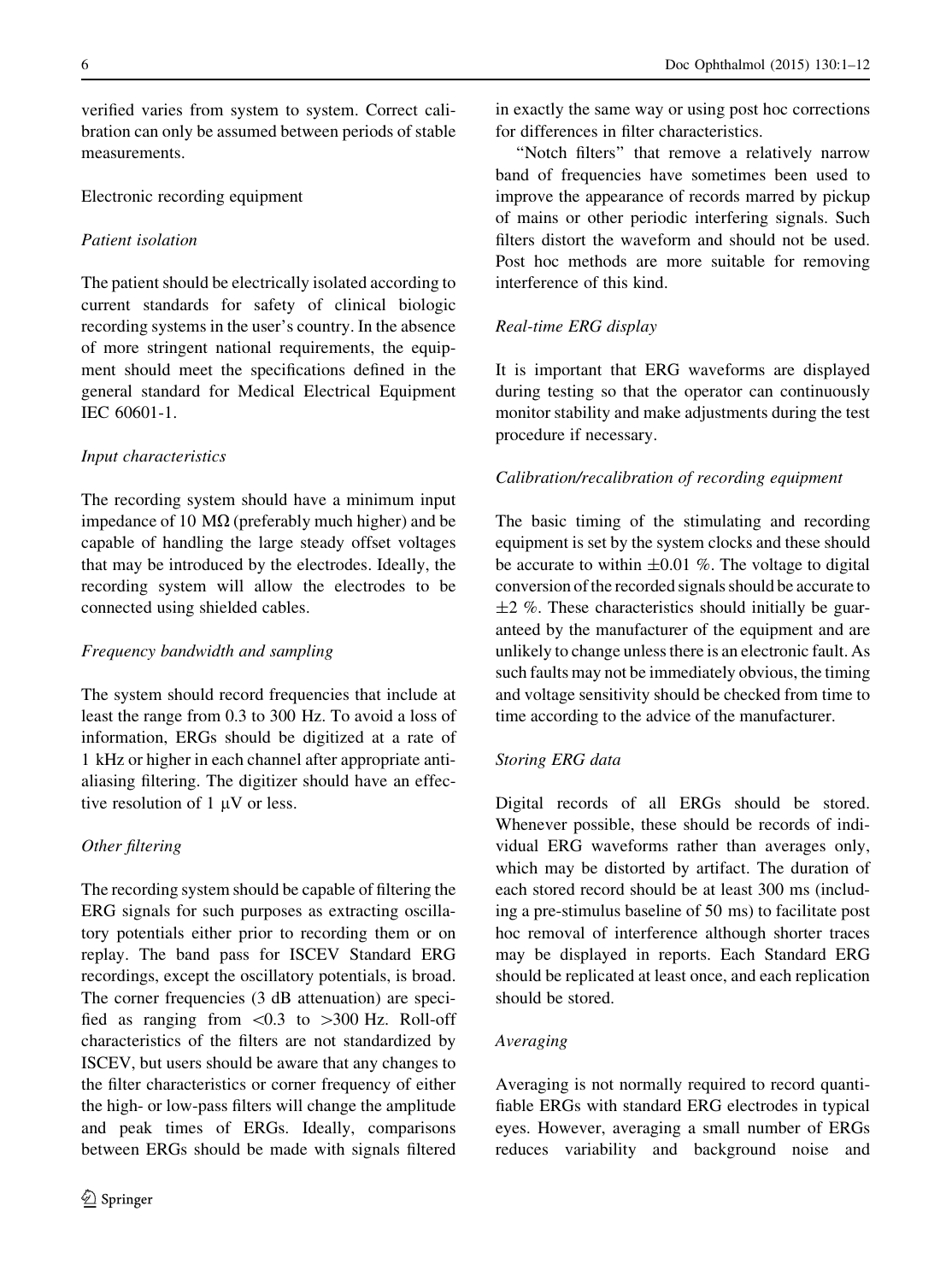facilitates the estimation of variability. Averaging may be essential to identify and measure pathologic ERGs of low amplitude. Artifact rejection must be a part of any averaging system.

# Clinical protocol

Preparation of the patient

#### Pupillary dilatation

The pupils should be maximally dilated, and the pupil size noted before and at the end of recording the ERGs in this ISCEV Standard.

#### Pre-adaptation to light or dark

The recording conditions outlined below specify 20 min of dark adaptation before recording darkadapted ERGs, and 10 min of light adaptation before recording light-adapted ERGs. The choice of whether to begin with dark-adapted or light-adapted conditions is up to the user, provided these adaptation requirements are met. Following dark adaptation, weak flashes should be presented before stronger flash stimuli to minimize the effects of partial light adaptation from exposure to flashes during the testing sequence. If contact lens electrodes are used, the wearing time can be minimized by dark-adapting before inserting the electrodes under dim red light at the end of the adaptation period. Care should be used to avoid strong red light, and a brief period of additional dark adaptation, approximately 5 min, is recommended for recovery after lens insertion.

## Pre-exposure to light

Fluorescein angiography, fundus photography and other imaging techniques using strong illumination systems should be avoided directly before ERG testing. If these examinations have been performed, we recommend least 30-min recovery time in ordinary room illumination before beginning ERG testing.

# Fixation

Patients should be instructed to look at a fixation point incorporated into the stimulus dome. A stable gaze is important so that eye movements do not alter the position of the electrode on the eye, produce electrical artifacts, or allow blockage of light by the electrode or eyelid. Fixation points should not interfere with dark adaptation (e.g., a weak red LED with a wavelength of 625 nm or longer for dark-adapted recordings) and should be visible in light-adapted conditions (e.g., by adjustment to a stronger fixation light or by using a dark fixation spot). Patients who cannot see the fixation target may be instructed to look straight ahead and keep their eyes steady. Patients should be monitored to assess compliance and any difficulties in eye opening or fixation should be noted.

#### Dark-adapted 0.01 ERG (rod-system response)

Dark-adapt the patient for a minimum of 20 min (longer if the patient had been exposed to unusually bright light) before recording dark-adapted ERG. The Dark-adapted 0.01 ERG is normally the first signal to be measured after dark adaptation, since it is the most affected by light adaptation. The stimulus is a weak white flash of 0.010 photopic  $cd \cdot s \cdot m^{-2}$  with a scotopic strength of 0.025 scotopic  $cd \cdot s \cdot m^{-2}$ . The minimum interval between flashes is 2 s.

# Dark-adapted 3 ERG (combined rod and cone system responses)

The Dark-adapted 3 ERG is typically recorded directly following the Dark-adapted 0.01 ERG recording since light adaptation by the weaker stimulus is not clinically significant. The strength of the standard flash is 3.0 photopic cd $\cdot$ s·m<sup>-2</sup> with a scotopic strength of 7.5 scotopic  $cd \cdot s \cdot m^{-2}$ . There should be an interval of at least 10 s between stimulus flashes.

# Dark-adapted 10 ERG (combined responses to stronger flash)

The Standard strong flash is 10 photopic  $cd \cdot s \cdot m^{-2}$ , with a scotopic strength of 25 scotopic  $cd \cdot s \cdot m^{-2}$ . In comparison with the dark-adapted 3 ERG, the darkadapted 10 ERG is characterized by a larger a-wave with better definition of peak time, greater distinction of negative ERG waveforms (for recognition of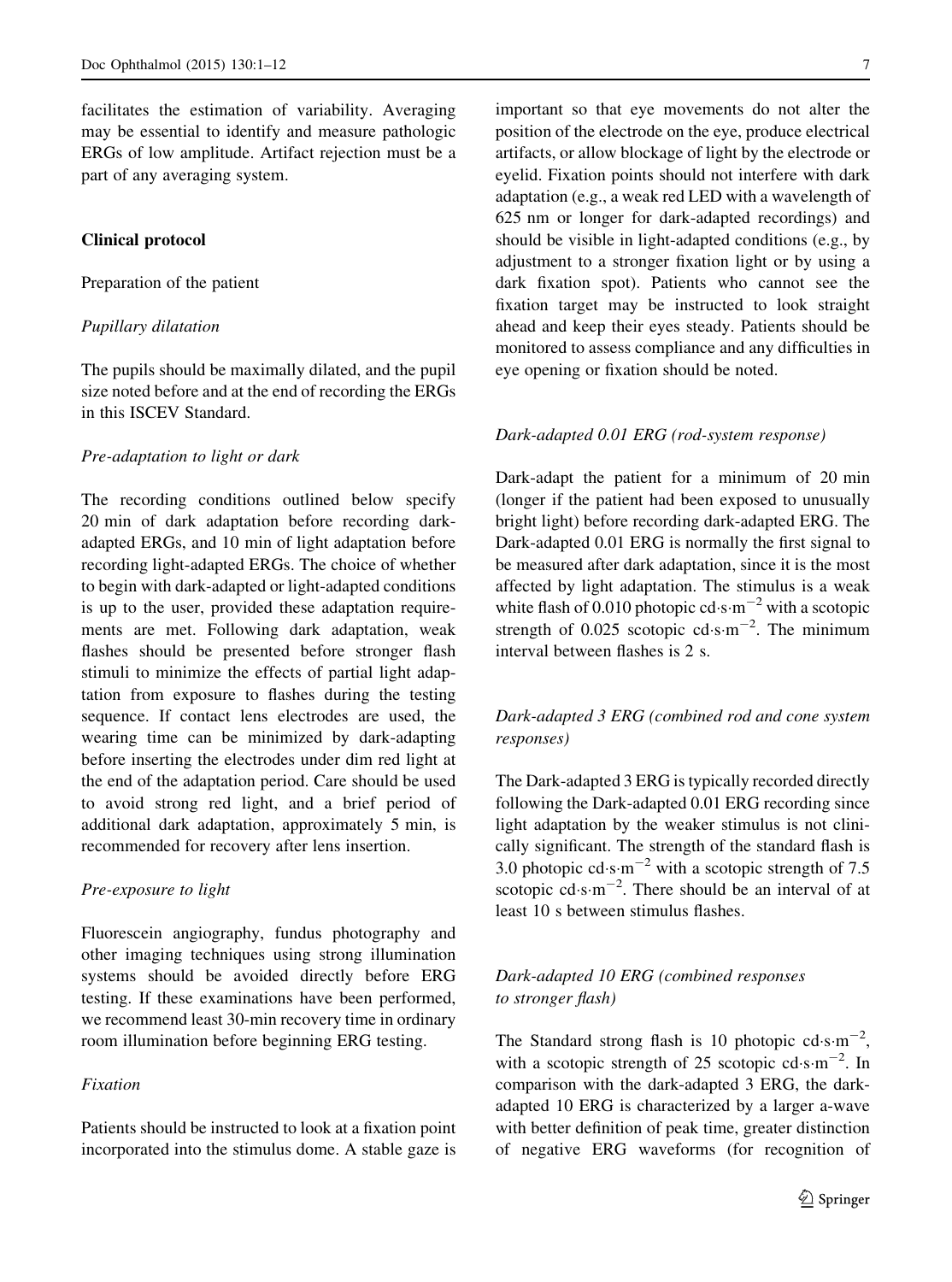diseases with relative b-wave reduction) and enhanced oscillatory potential amplitudes. In addition, this ERG may give more reliable responses in patients with opaque media or immature retinae. The dark-adapted 10 stimulus does not saturate the ERG and even stronger flashes may be useful (Note 4).

The Dark-adapted 10 ERG should be recorded after the Dark-adapted 3.0 ERG, with an interval of at least 20 s between strong flash stimuli.

Dark-adapted 3 oscillatory potentials: Standard dark-adapted oscillatory potentials are recorded from dark-adapted eyes, using the  $3.0 \text{ cd} \cdot \text{s} \cdot \text{m}^{-2}$  standard flash stimulus and may be recorded separately or derived from ERG waveforms by post hoc filtering. Oscillatory potential waveforms are obtained using a high-pass filter to remove frequencies of 75 Hz and below from the ERG waveform. The low-pass filter setting of 300 Hz or above is the same as for other ERG tests. There are several types of analog and digital high-pass filters, which influence the oscillatory potential waveform (e.g., introducing phase shifts or ringing). The simplest method of digital filtering is to remove all Fourier components of the ERG with frequencies \75 Hz. Other high-pass filters with a corner frequency between 75 and 100 Hz may be used if their characteristics are documented in the report. More information about filter selection and use is presented in the ISCEV technical guidelines [[7\]](#page-11-0).

The characteristics of the oscillatory potentials change after the first stimulus and amplitudes increase with longer inter-stimulus intervals. Only the OPs to the second and subsequent flashes should be retained or averaged. For standard dark-adapted oscillatory potentials, there should be at minimum of 10 s between stimulus flashes.

## Light-adapted 3.0 ERG (single-flash cone response)

A minimum of 10-min light adaptation is required in dark-adapted patients to achieve stable and reproducible light-adapted ERGs and to maximize the response of the cone system and minimize rod input. The strength of the full-field background luminance for standard light adaptation is 30 photopic  $cd \cdot s \cdot m^{-2}$ (with a scotopic strength of 75 scotopic  $cd \cdot s \cdot m^{-2}$ ) measured at the location of the eye. Following light adaptation, standard stimulus flashes of 3.0 photopic  $cd \cdot s \cdot m^{-2}$  are delivered on the light-adapting background with at least 0.5 s between flashes.

#### 8 Doc Ophthalmol (2015) 130:1–12

## Light-adapted 30 Hz flicker ERG

Flicker ERGs selectively reflect activity of the cone system, as rods do not respond at this rate. These should be obtained under the same conditions of light adaptation as the Light-adapted 3 ERG, using a train of brief ( $\leq$ 5 ms), full-field flashes of 3.0 cd·s·m<sup>-2</sup>. Flashes should be presented at a rate of approximately 30 stimuli per second (acceptable range 28–33 Hz). Laboratories should choose a consistent frequency, avoiding exact multiples of the line frequency of the electricity supply or of local instruments, and may choose a frequency to facilitate analysis in the frequency domain (Note 5). The response to the initial onset of a flickering stimulus includes a transient response from the light-adapted rods; thus, the first few waves of the response should be discarded so that stable conditions are reached. Laboratories may incorporate pauses of  $>300$  ms between short bursts of flicker so that this initial waveform can be identified.

Some xenon discharge lamps do not produce full output while flickering at these high frequencies and separate calibration or adjustment of the flash strength may be needed to conform to the standard.

#### ERG analysis and reporting

#### Single-flash ERGs

A-wave and b-wave amplitude, and peak time (also called implicit time) are measured when present for all single-flash ERGs except oscillatory potentials. According to current convention, the a-wave amplitude is measured from the average, pre-stimulus baseline to the a-wave trough. The b-wave amplitude is measured from a-wave trough to b-wave peak; the a-wave and b-wave peak times are measured from the time of the flash to the peak of the wave (see Fig. [1](#page-8-0)). The peak time of the a- and b-waves will depend on flash duration if measured from the beginning of the stimulus flash. This effect is sufficiently small for it to be ignored when the stimulus duration is less than a millisecond, for example when stimuli are generated by a xenon flash tube. For longer flashes of up to 5 ms, such as those generated by LEDs, the time to peak should be measured from the midpoint of the flash to compensate for the effect of stimulus duration on the peak times (Note 6).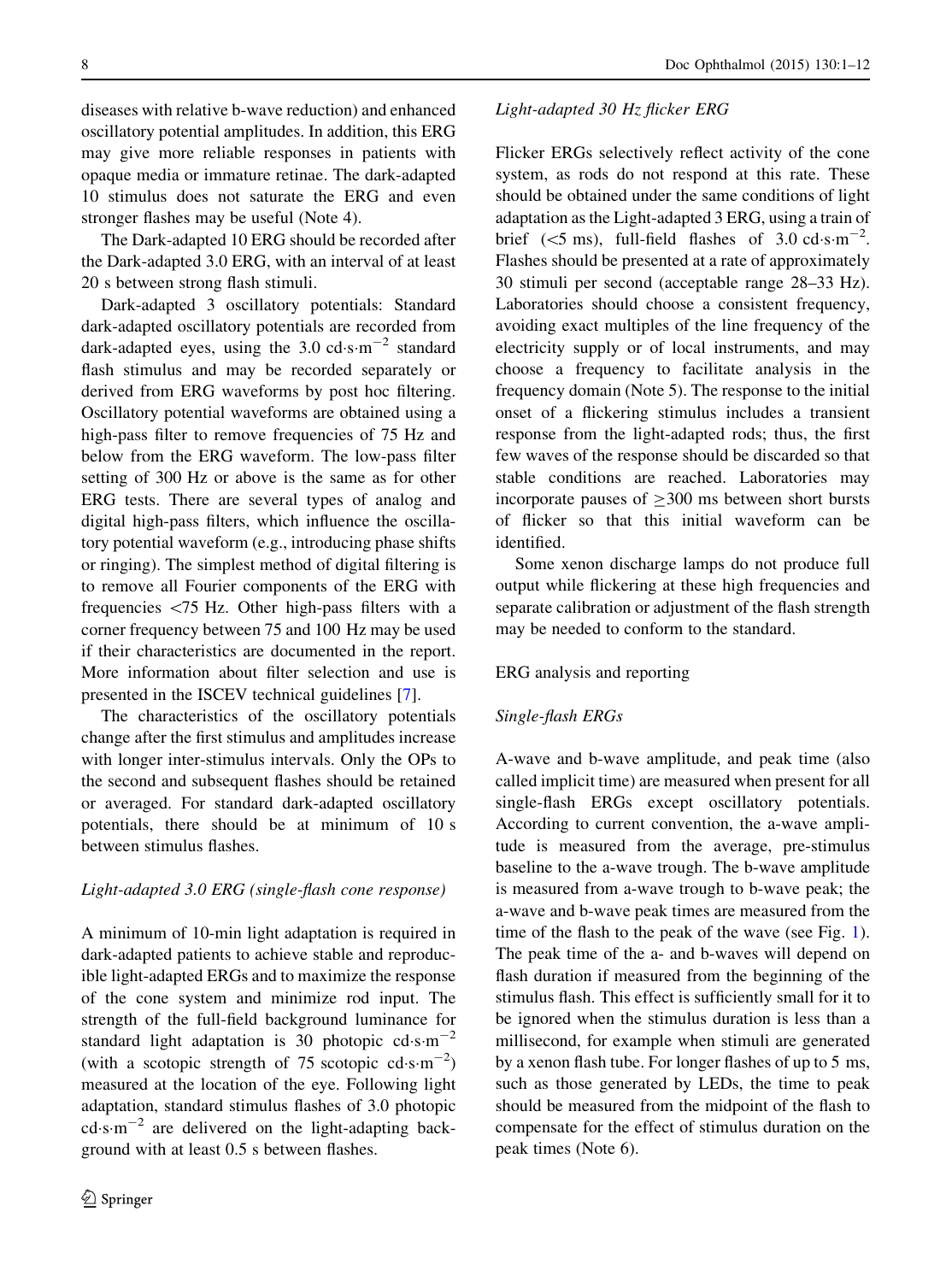<span id="page-8-0"></span>

Fig. 1 Diagram of the six basic ERGs defined by the ISCEV Standard. These waveforms are exemplary only and are not intended to indicate minimum, maximum or typical values. Bold

#### Oscillatory potentials

There is considerable debate about how to measure and describe oscillatory potentials (Note 7). Their appearance is highly dependent upon adaptation state and characteristics of the high-pass filter used to separate them from the ERG. There are usually three main positive peaks often followed by a fourth smaller one. Simply observing the presence and waveform of the OP peaks and their normality relative to the laboratory's reference data may be adequate for most clinical applications.

# Flicker ERGs

The amplitude of a flicker ERG is measured from trough to peak of a typical wave. Care should be taken to avoid the largest or smallest peak-to-trough amplitude. The response to the initial onset of the flicker, which may resemble a single-flash ERG, should always be excluded. The peak time of the flicker ERG is measured from the midpoint of the stimulus flash to the following peak (avoiding the initial waveform). It is helpful to average several typical measurements to determine the peak timing and amplitude of the flicker ERG. Alternatively, flicker ERGs can be examined in the frequency domain (Note 5).

## Reference values (normal ranges)

Each laboratory should establish or confirm typical reference values for its own equipment, recording

arrowheads indicate the stimulus flash; solid arrows illustrate a-wave and b-wave amplitudes dotted arrows exemplify how to measure time-to-peak  $(t,$  implicit time or peak time)

protocols and patient population giving attention to appropriate sample sizes. Because some ERG parameters (such as b-wave amplitude) are not normally distributed, interpretations based on standard deviation may be misleading. The median value (not the mean) should be used to define reference values, and the actual values on either side of the median that bracket 90 percent of the reference range of ERGs (in other words, the 5th and 95th % should be determined by direct tabulation of ERGs).

Note that ERG amplitudes increase rapidly in early infancy and decrease with age in adults, most substantially in elderly populations. Thus, reference values should be adjusted for age. Ocular pigmentation and high refractive errors can also impact ERG amplitudes and patients with characteristics that differ from the reference data should be noted. Although myopia alone does not severely compromise ERGs, patients with high myopia often have ERG amplitudes below the lower limits of the typical reference range. Although circadian variation of the ERG is small under ordinary recording conditions, the time of ERG recording should be noted on all records.

All ERG reporting, including reports of nonstandard ERG techniques (whether for local records or for publication) should include reference values that show the range of normal. Some manufacturers distribute reference values for the protocols that they provide, and several large series have been published that give normative data. These may be useful for evaluation of ERGs recorded from similar populations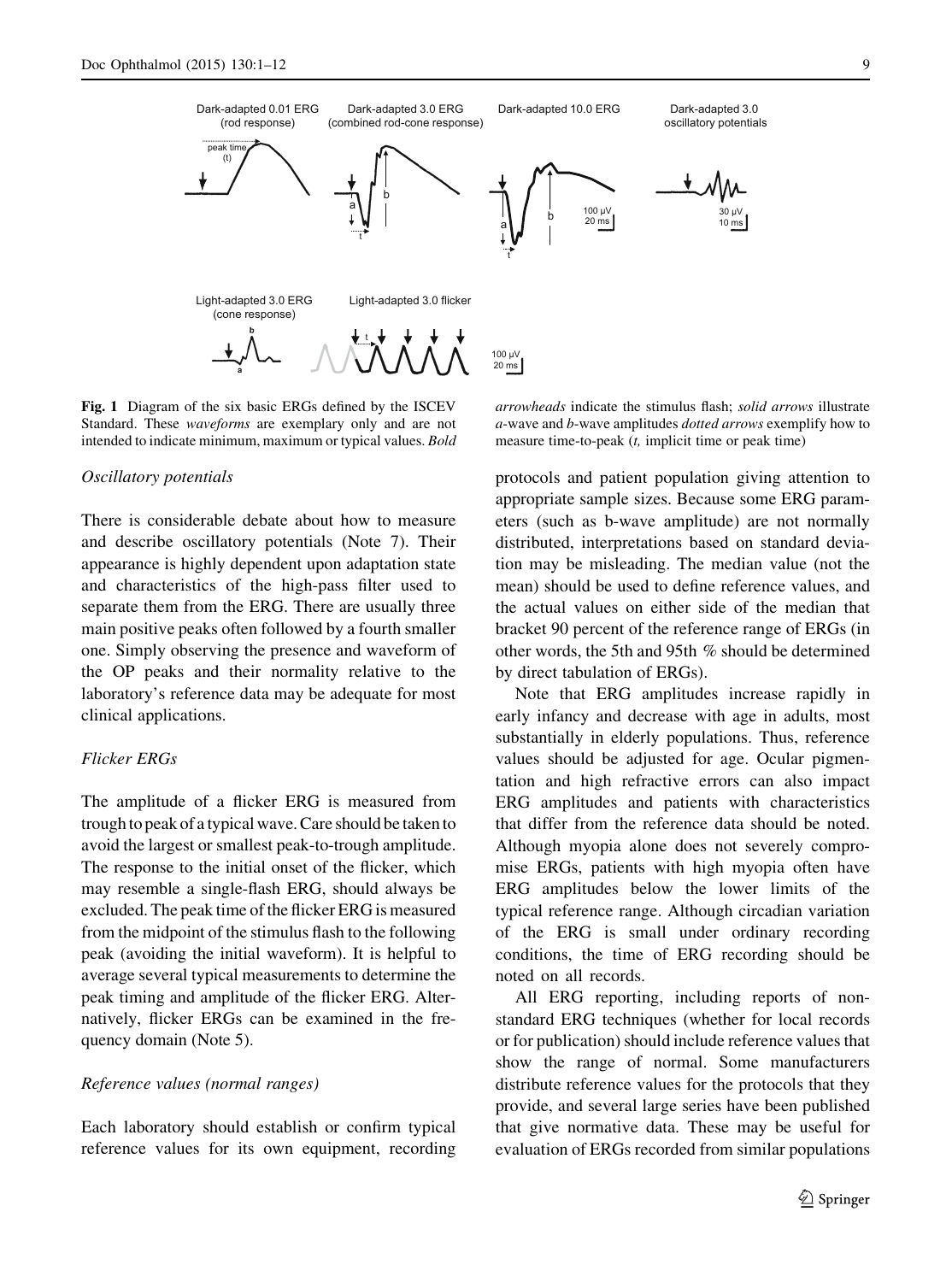using similar techniques with matching stimulus and recording parameters.

## Reporting ISCEV Standard ERGs

Standardization of ERG reporting is critical to the goal of having comparable data worldwide. ERG reports should include representative reproduced waveforms of each of the Standard ERGs displayed with amplitude and time calibrations and labeled with stimulus variables and the state of light or dark adaptation. ERG tracings should include at least 20 ms of baseline prior to the stimulus for single-flash ERGs and, where feasible, should indicate the stimulus time for each flash with a marker or line (for flicker as well as for single-flash ERGs). At least, two responses from each stimulus condition should be displayed to demonstrate the degree of consistency or variability. The timeintegrated luminance (photopic  $cd \cdot s \cdot m^{-2}$ ) of the stimulus flashes and the background luminance (photopic cd  $m^{-2}$ ) should be given in absolute values. In general, the scotopic time-integrated luminance (scotopic  $cd \cdot s \cdot m^{-2}$ ) values are presumed to fall within the ISCEV Standards. Ideally, the scotopic values should also be specified when reporting dark-adapted ERGs.

Reports should indicate explicitly whether there were any deviations from the current ISCEV Standard in techniques or recording parameters. All reports should give the patient's results listed along with reference values and ranges. Finally, reports should note the time of testing, pupil diameters and the type and position of the corneal electrode. Conditions not specified by the standard such as sedation or anesthesia, and the level of compliance should also be documented.

# Pediatric ERG recording

ERGs can be recorded from infants and young children. The younger the infant, the more chance that adult norms will not apply. ERGs mature during infancy, and signals from very young infants must be interpreted with caution. Very young or premature infants require special recording protocols and norms outside of this ISCEV Standard. Later in infancy and childhood, ERGs approach adult waveforms and amplitudes. Specifically, somewhat lower ERG amplitudes and longer peak times generally apply below 6–12 months of age under dark-adapted conditions, and below 2–3 months of age under light-adapted conditions. Below 6 months of age, the Dark-adapted 3 ERG may be poorly defined in healthy infants; Darkadapted 10 ERGs are usually well defined in infants without retinal disease at all ages.

Many pediatric patients can be studied without sedation or general anesthesia. Small infants can be swaddled if necessary. Noncompliant children (especially ages 2–6 years for whom containment can be difficult) may become compliant with oral sedation. Medical guidelines should be followed with respect to indications, risks, medical monitoring requirements and the choice of a sedative/relaxant versus general anesthesia. Considering the variability of pediatric records, there will generally be little effect on ERG amplitude or waveform with sedation or light anesthesia, although full anesthesia may affect ERGs.

Contact lens electrodes with eyelid specula are suitable for infants and young children, and pediatric sizes will be required. Other types of corneal and skin electrodes vary in their applicability to children; greater comfort may be offset by greater electrode movement or smaller ERG amplitudes. To minimize artifact, special care is required with children to monitor electrode position and compliance.

Pediatric ERGs should ideally be compared to those from typical subjects of the same age, although there may be little reference data available. Because movement and poor fixation can make pediatric records variable, several repetitions of each ERG should be recorded to recognize reproducible waveforms and choose the best examples. Standard protocols may occasionally need to be abbreviated to obtain the ERGs most critical to the diagnostic question under investigation. Stronger flashes may help to reveal poorly developed ERGs. Reports should note the degree of cooperation and any medications used.

# Notes

1. The historic ISCEV standard stimuli took account of the rod and cone spectral sensitivities by stipulating that standard stimuli should be provided by xenon flash tubes thus defining (with sufficient precision) the spectrum of the broadband standard flashes. More recent, ISCEV Standards specified the standard flashes as visibly white, broad-spectrum, flash stimuli with a color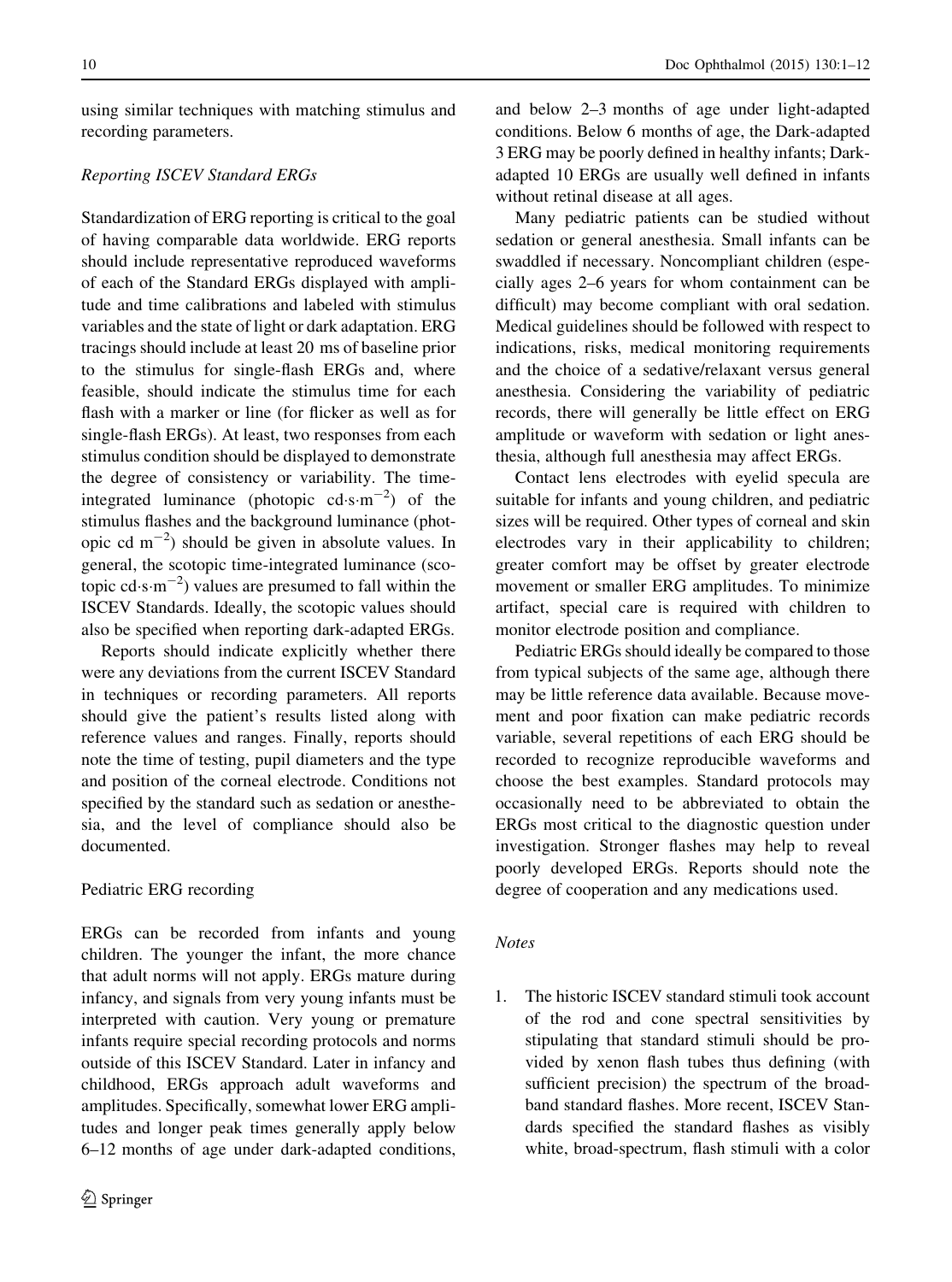temperature near 7000 K. LEDs have several advantages over discharge lamps: more consistent output between flashes (including flashes presented at high frequencies); lower power requirements; less heat generation; no ultraviolet or infrared output; and more stable long-term output (i.e., avoiding deterioration common to other types of light sources). However, LEDs are available to produce light with a wide range of spectral distributions and may differ substantially from those of typical discharge lamps. This means that flashes produced by LEDs and xenon bulbs that are of equal strength for the cones may be very different for the rods and care must be taken to ensure that the appropriate scotopic luminance values are achieved when LEDs are used as a light source. LED-generated luminances of 0.01, 3.0 and 10.0 photopic  $cd \cdot s \cdot m^{-2}$  may not yield scotopic equivalents within the standard range (Table [1](#page-4-0)) under dark-adapted conditions.

The new definition specifies CIE co-ordinates, which acknowledges that the actual spectrum of light generated by LEDs will be very different from that of a black-body radiator. The scotopic/ photopic ratio of a black-body radiator with a color temperature of 7000 K is 2.5. This ratio of 2.5 (acceptable range 2.25–2.75) should be applied to the definition based on CIE coordinates. To measure the scotopic/photopic ratio of flashes, separate measurements can be made using an integrating photometer with photopic and scotopic filters or this information may be provided by the manufacturers' calibration system. In general, flashes compliant with the historic definition comply fully with this revised ISCEV Standard unless their wavelength spectra are unusual. The ISCEV Standard flash  $(x = 0.31,$  $y = 0.32$ ) is similar to the CIE standard Illuminant C which is described as ''indirect sunlight.''

- 2. Chromatic stimuli offer certain advantages in the separation of cone and rod ERGs. The calibration and description of ERGs for of colored stimuli are beyond the basic ISCEV Standard.
- 3. The word ''intensity'' is widely used to describe the strength of ERG flashes. However, in photometry, ''intensity'' quantifies directional power per unit area, generally from a point source. Luminance is the appropriate term for steady-state (e.g., background light) surfaces (e.g., ganzfeld

exit ports) as used for ERGs. Time-integrated luminance is the appropriate term for brief flashes, which is the integral of luminance over the flash duration; for simplicity, we use "strength" here.

- 4. Additional strong flashes of up to 200  $\text{cd} \cdot \text{s} \cdot \text{m}^{-2}$ increase the a-wave amplitude approaching saturation. Although not defined as ISCEV Standard ERGs, stronger flashes can be used for eyes with attenuated ERG amplitudes and for those with poorly defined a-waves.
- 5. Frequency domain analysis of the flicker ERG is useful to detect attenuated ERG signals and provides information that may be physiologically relevant about the magnitude and phase of the harmonic components of the response. The magnitude and phase of individual harmonic components do not relate directly to amplitude and peak times of the flicker ERG (unless the magnitude and phase of all the harmonic components is taken into account).
- 6. As a rule of thumb, components with peak times shorter than three times the flash duration will differ from those generated by a microsecondduration stimulus. The assumption of equivalence of peak times evoked by millisecond and by microsecond stimuli is based on coincidence of the brief flash with the midpoint of the longer flash stimulus. By triggering at the midpoint of the flash or by subtracting half the flash length from the peak times, the effect of stimulus duration on peak time can be canceled. Not all effects of stimulus duration are eliminated using a mid-point trigger; the slope of the leading edge of the a-wave varies with stimulus duration and mid-point triggering does not apply to flicker ERGs where separate reference data are necessary for millisecond and microsecond stimuli.
- 7. An overall index of oscillatory potential amplitude can be obtained by summing the amplitude measurements of the three major peaks, preferably from lines spanning the bases of the adjacent troughs, but alternatively from adjacent troughs directly (to allow use of measuring cursors with digitized systems). Some authors advise measurement of individual peaks.

Acknowledgments We are grateful to many ISCEV members for their constructive input into this document, in particular John Robson, Chris Hogg, Quintin Davis, Jason McAnany and Ulrich